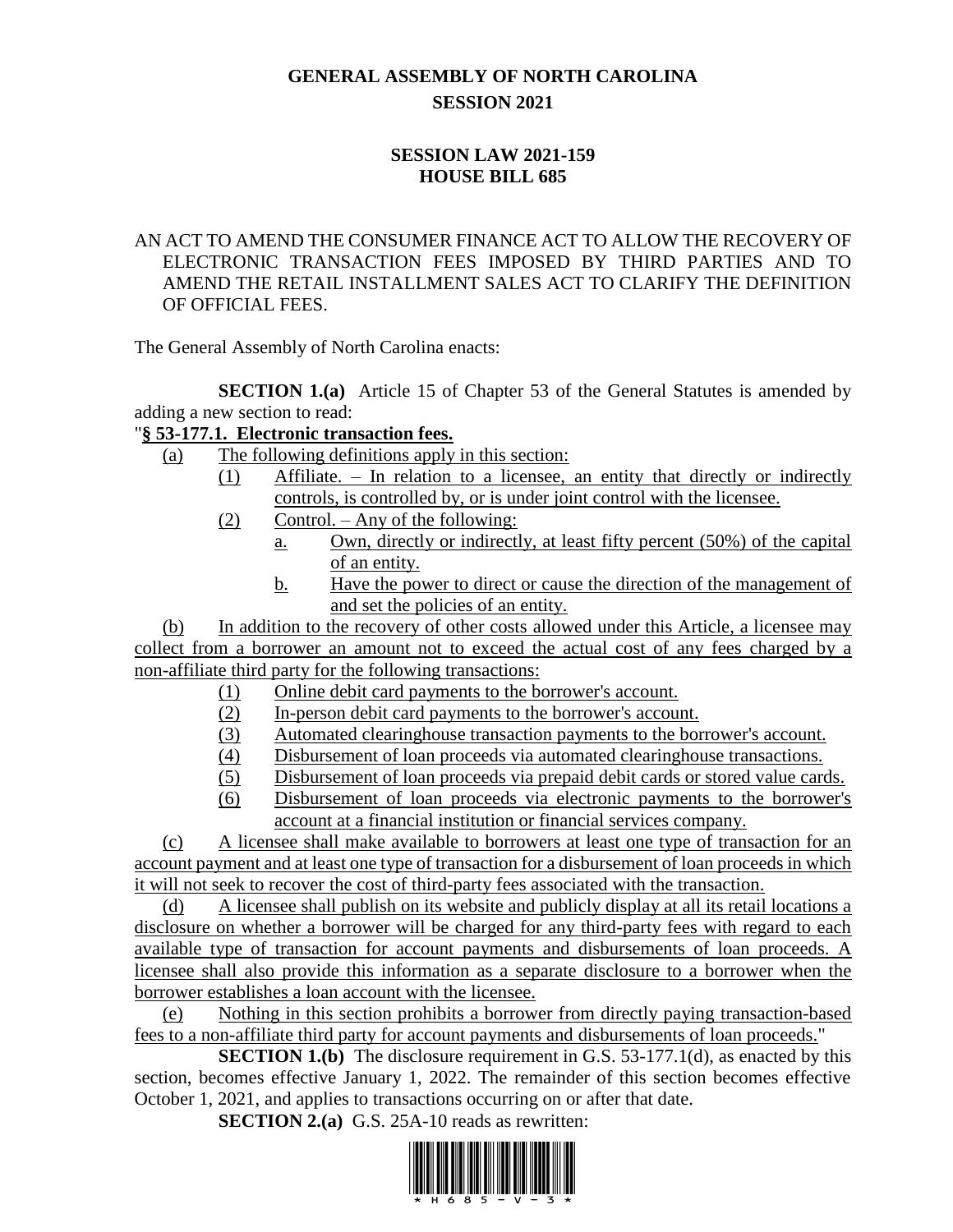#### "**§ 25A-10. "Official fees" defined.**

"Official fees" means:means any of the following:

- (1) Fees and charges prescribed by law which that actually are or will be paid to public officials by the seller for determining the existence of or for perfecting, releasing, or satisfying a security interest related to a consumer credit sale; orsale.
- (2) Premiums payable for insurance in lieu of perfecting a security interest otherwise required by the seller in connection with a consumer credit sale if the premium does not exceed the fees or charges described in subdivision (1) of this section which that would otherwise be payable."

**SECTION 2.(b)** G.S. 25A-15 reads as rewritten:

#### "**§ 25A-15. Finance charge rates for consumer credit installment sale contracts.**

(a) With respect to a consumer credit installment sale contract, a seller may contract for and receive a finance charge not exceeding that permitted by this section. For the purposes of this section, the finance charge rates are the rates that are required to be disclosed by the Consumer Credit Protection Act.Act, except that official fees under G.S. 25A-10 shall be (i) included in the amount financed to the extent payment is deferred by the seller and (ii) excluded from the finance charge.

(b) Except as hereinafter provided, provided in this section, the finance charge rate imposed for a consumer credit installment sales sale contract may shall not exceed: exceed the following rate except that a minimum finance charge of five dollars (\$5.00) may be imposed:

- (1) Twenty-four percent (24%) per annum where the amount financed is less than one thousand five hundred dollars (\$1,500);(\$1,500).
- (2) Twenty-two percent (22%) per annum where the amount financed is one thousand five hundred dollars (\$1,500) or greater, but less than two thousand dollars (\$2,000);(\$2,000).
- (3) Twenty percent (20%) where the amount financed is two thousand (\$2,000) or greater, but less than three thousand dollars (\$3,000);(\$3,000).
- (4) Eighteen percent (18%) per annum where the amount financed is three thousand dollars (\$3,000) or greater, greater.

## except that a minimum finance charge of five dollars (\$5.00) may be imposed.

(c) A finance charge rate not to exceed the higher of the rate established in subsection (b) of this section or the rate set forth below may be imposed in a consumer credit installment sale contract repayable in not less than six installments for a self-propelled motor vehicle:

- (1) Eighteen percent (18%) per annum for vehicles one and two model years old;old.
- (2) Twenty percent  $(20%)$  per annum for vehicles three model years  $\Theta$ **ld**; old.
- (3) Twenty-two percent (22%) per annum for vehicles four model years old; andold.
- (4) Twenty-nine percent (29%) per annum for vehicles five model years old and older.

A motor vehicle is one model year old on January 1 of the year following the designated year model of the vehicle.

(d) Notwithstanding the provisions of subsections (b) and  $(e)$ , above, (c) of this section, in the event that the amount financed in a consumer credit sale contract is secured in whole or in part by a security interest in real property, the finance charge rate  $\frac{may}{n}$ -shall not exceed sixteen percent (16%) per annum.

(e) A seller may shall not divide a single credit sale transaction into two or more sales to avoid the limitations as to maximum finance charges imposed by this section.

(f) Notwithstanding the provisions of subsections (b) or  $(d)$ , and (d) of this section, the parties to a consumer credit installment sale contract for the sale of a residential manufactured